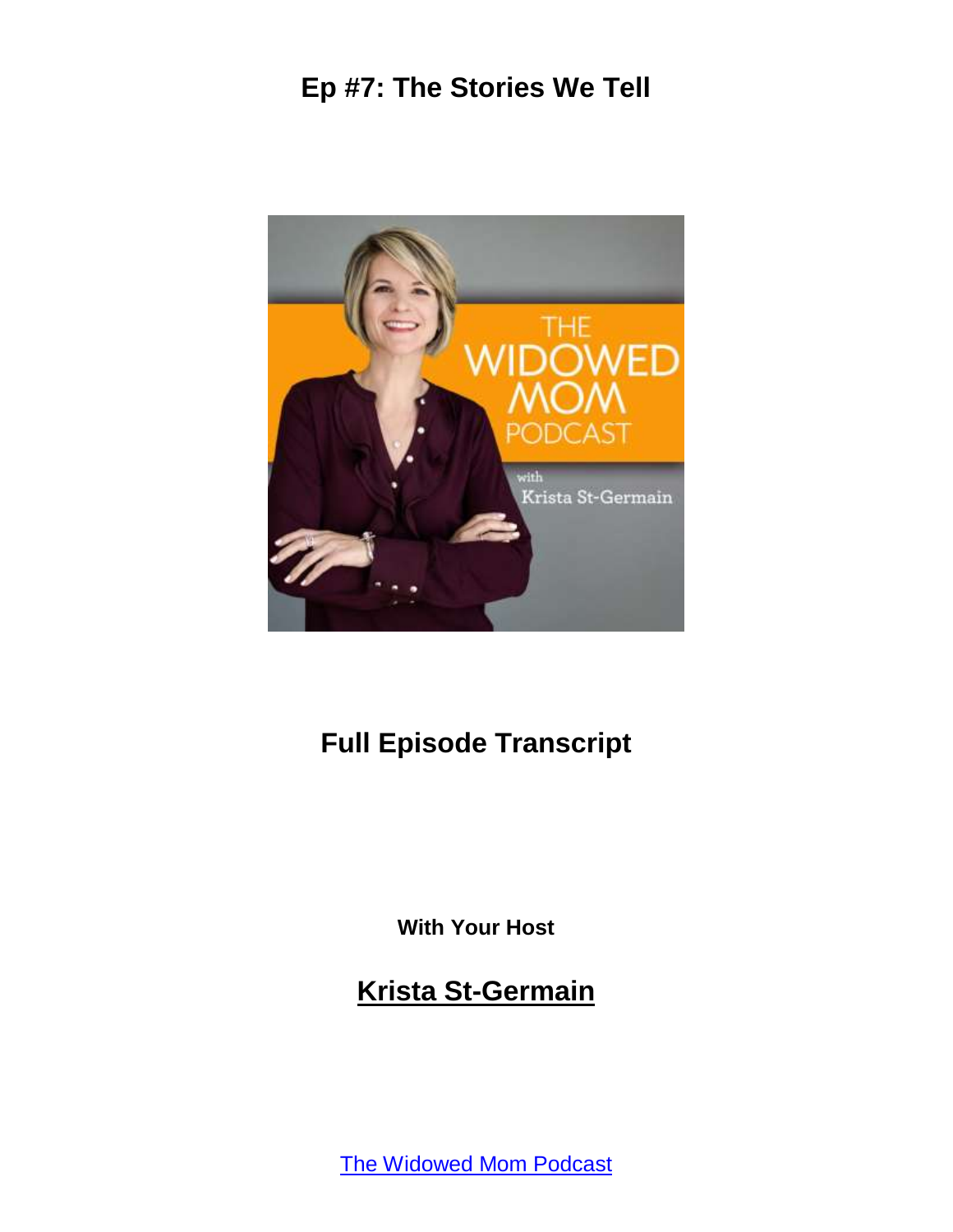Welcome to *The Widowed Mom Podcast*, episode seven, The Stories We Tell.

Welcome to *The Widowed Mom Podcast,* the only podcast that offers a proven process to help you work through your grief to grow, evolve, and create a future you can actually look forward to. Here's your host, certified life coach, grief expert, widow, and mom, Krista St-Germain.

Hey there. Welcome back to the podcast. It's a lovely Friday morning in my neck of the woods and I am going to record this podcast for you and then have a whole day packed full of coaching. My one-on-one *Widowed Mom*  clients, which I just love.

So before we jump into the content today, I want to read you a couple of reviews. And the first one is from Jensen225 and Jensen wrote, "I'm recently a widowed mom of two. Krista's podcasts provide real feelings and authentic, achievable skills in how to navigate through this road. Looking forward to future podcasts."

Thanks so much for that review. The reason I do this is I want you to know, number one, that you're seen, that I hear you, that what you have to say and what you're going through matters to me, and so I love doing listener shout-outs for that reason. Also, I'm doing this work because I want it to benefit women like you and the more you rate and review the podcast, the more searchable it becomes.

And so I want to encourage that, which is why I've been doing a giveaway, which is still going on. The odds of winning are good. I'm giving away five \$1000 gift cards to Amazon. You can find all of the instructions for that on coachingwithkrista.com/podcastlaunch.

Okay, one more review. This one is from Lina010795 and Lina wrote, "When you think you're the only one feeling these emotions and you don't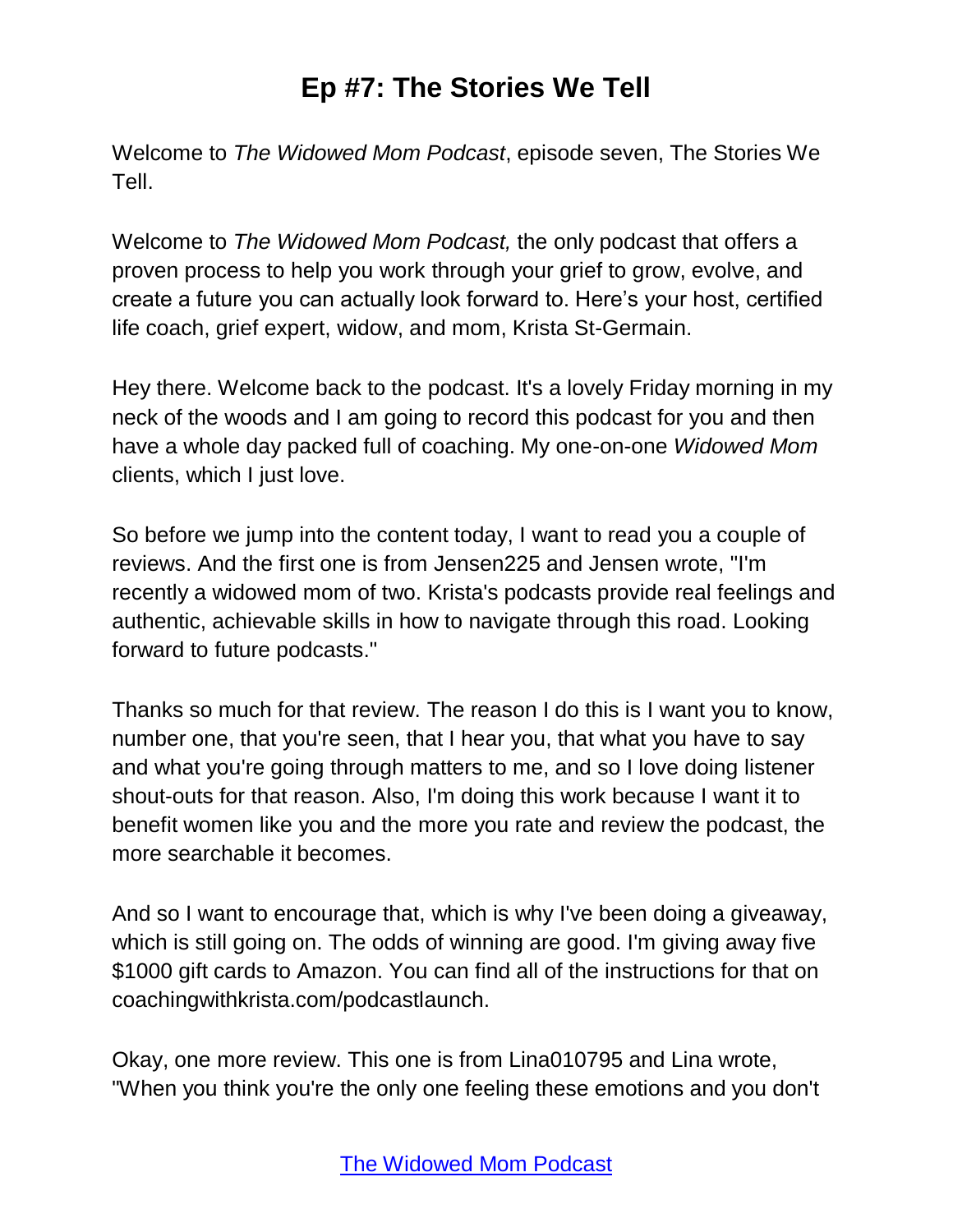know where to put them, Krista helps you see you're not alone. I've been a widow six months and I decided I needed help. Baby steps, right? So thank you for the podcasts and emails. They really help."

Yes Lina, baby steps for sure and I'm so glad that podcast has been useful to you and that my emails are useful to you. Glad to have you as a listener. Okay, so in today's episode, we are going to talk about the stories that we tell. Whenever we tell a story about something that's happened in our lives, whether we're telling the story to another person, or even and maybe more importantly, when we're telling the story to ourselves inside our own minds, we think that the story we're telling is what it is.

We think that when we're telling a story, we're recalling it exactly as it happened. We think the way that we experience the story was the only way that it could be experienced, but this isn't true. What's actually happening when we tell a story is that we are recounting some facts and a lot of interpretation.

So we often end up telling these stories in a way that doesn't serve us, but we never question it because we don't realize that we have a say in the matter. And we don't know that the way we interpret the facts of what happened is the reason we feel the way we do about what happened. So I'm going to say that again. It's not the facts of what happened in our past that cause us to feel anything. It's how we interpret the facts of what has happened that determines our experience of it.

And so I'm going to tell you today the same story three times. I'm going to tell three different versions of the same story. I want you to hear what it sounds like when I tell the default story, the story that came to me and probably could come to you most naturally. That version of the story doesn't serve me at all. In fact, it leaves me feeling helpless and powerless and victimized and weak and guilty and ashamed. And the way I tell that story is optional.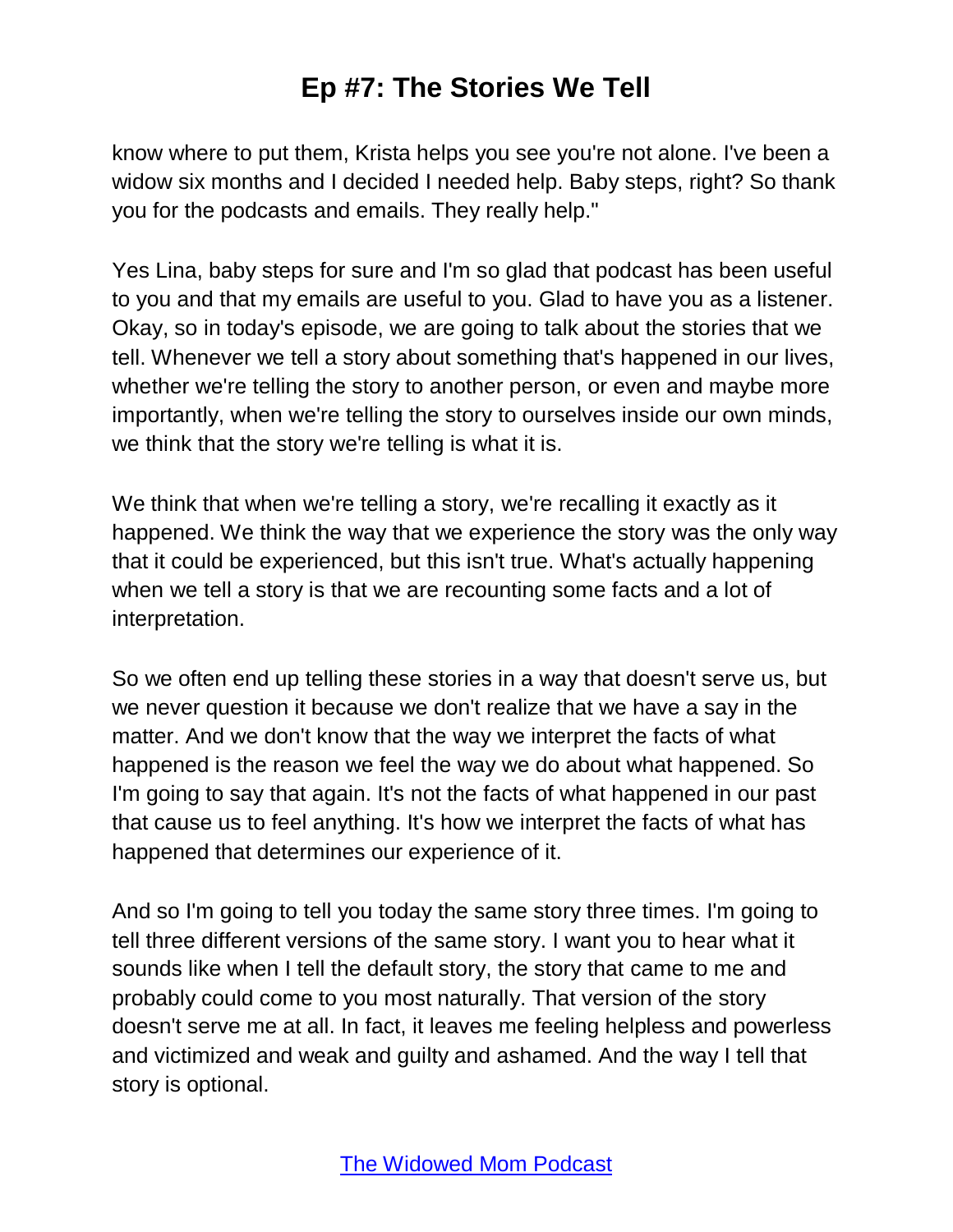Then I'm going to tell it a second way and I'm going to tell it with no opinion, with no interpretation. I'm going to tell it as factually as I can. And then I'm going to retell it a third time and I'm going to tell it the way I choose to tell it. So I want you to pay attention to the three different ways that I tell this story.

Now, I will warn you, I'm going to tell you the story of the day that my husband died. And I thought long and hard before I decided that this is the story I wanted to tell you. I thought maybe I should just pick a story that isn't so emotionally charged. Maybe this would be - and I hate to use the word, triggering. I really don't like that word. I'll tell you all about it in another episode. I don't think it's useful at all.

But I really have given this thought about whether this story would be triggering, and here's what I have decided. I'm giving you forewarning that I'm going to tell the story of the day my husband died. I'm not doing it to upset you. I'm doing it so you can learn what I have learned, which is that there are ways to tell stories that create less of what we want in life, and there are ways to take those same facts and tell that same story in a way that helps us create more of what we want in our lives.

So with that, this is version number one. So we were coming back from Heather's Camp, which is a camp for kids who are blind or visually impaired and in and of itself, that was so upsetting to me because it was the only year that Hugo ever got to experience camp. It's something that's incredibly important in my life and even though it was just his first experience, I could tell that he loved it and it is such a loss that he will never get to experience that camp again.

I had had a flat tire, pulled my car off to the side of the road, and in retrospect, I know I should have pulled up more and kept going on that highway until I could find the widest part of the shoulder, but I just pulled over and got to what seemed like a safe spot. Hugo pulled up behind me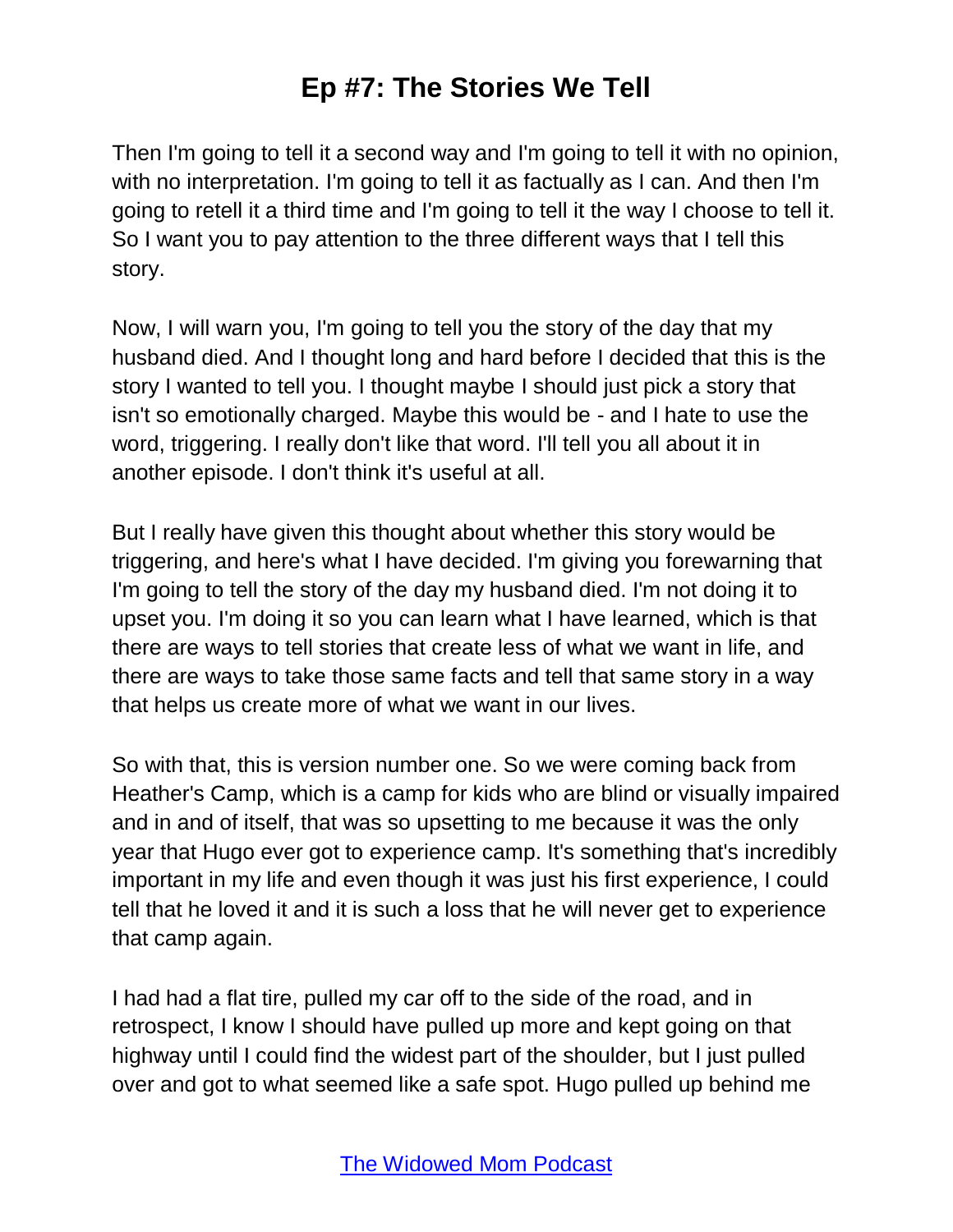and even though we had AAA, I didn't insist that we call them. And when he said he wanted to change the tire, I just rolled over and let him, and I knew that the cars were just flying by on the highway.

It didn't feel safe to me, but I didn't stand up for what I thought was right in the moment and I let him change the tire. So I was standing on the side of the road, he was getting the tire out of my trunk and he was in between my car, of course, and his. And I was looking down at my phone trying to text my daughter to tell her about the flat tire so she knew that we would be late.

And I heard no brakes, just the most unforgettable, horrifying crashing noise, and turned around to see something that I will never forget. Three cars piled up. Ny husband nowhere to be seen, and it was like the whole world just stopped. And I remember trying to get my bearings and watching the man who caused the accident stumble out of his car and just - I don't know if I was saying it out loud or just in my head, but I remember just thinking oh my god, oh my god, oh my god.

And I panicked. I screamed. I couldn't orient myself. I knew what highway I was on and I remember calling 911 but I didn't know exactly where on the highway I was, which was really unfortunate because I couldn't tell them specifically what exit and I started looking for a highway sign or a mile marker and I couldn't see anything. I couldn't focus.

There were people running up to the accident and I know I sounded like a complete lunatic to the 911 operator. I was yelling at people who were coming up to the accident trying to just get anyone to tell me what exit I was near. And while we were waiting for EMS, I called my mom. My heart was racing in my chest, I remember it being so tight and I was crying and I had to tell my mom my name at least three times because I was so upset that she could not recognize her only child on the phone, even with caller ID.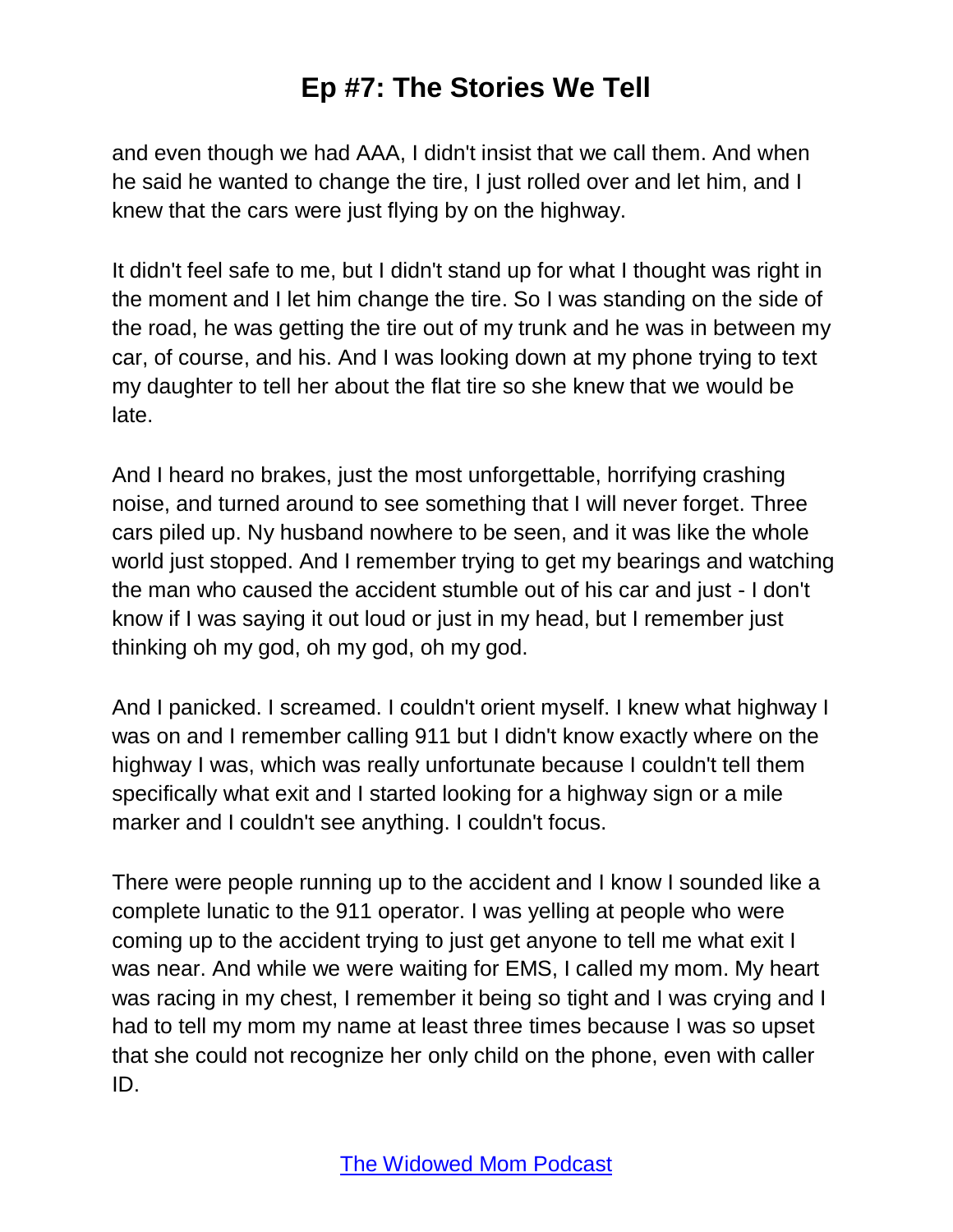And then stupid me, definitely not in the running for mom of the year, I called my daughter to tell her what was happening, which was a really dumb thing to do because even though I tried to be calm, she could hear the fear in my voice and almost instantly she started to cry and I felt awful about that and it was just a really horrible situation to have put her in.

It took an eternity for EMS to arrive and once they finally did, it seemed like forever for them to decide how to get him out of the wreckage, to get him out. I grabbed some stuff out of my car and I sat in the ambulance waiting and waiting for them to get him stable enough to transport to the hospital. The ride to the hospital was so scary.

I just couldn't understand why they wouldn't smash the gas pedal and go faster. It felt like we were moving so slowly in my mind. Finally we got there and they got him inside and then the highway patrol officer took me into a little room and asked me for a statement, which I just thought was so callous and I didn't feel like it was appropriate.

I was in such a fragile state and they already had the guy. I mean, he was injured and he was with us at the hospital and I didn't understand why they would be asking me at a time like that to get myself together and give them data. I felt like it could have waited. And then from there it just kept going downhill. It was like this awful rollercoaster of waiting and tears and feeling scared, and then doctors would come out and they would tell me things, and then I would wait some more and then I would cry some more.

And then the next morning it went from downhill to unimaginable and they came to tell me that he wasn't doing well and they didn't know why and that his heart stopped. And so I had to stand there and watch all of it. I remember feeling just helpless and really the only thing I knew to do was just to pray. And just beg that he wouldn't be taken from me, and it was truly the worst 20-hour period of my life. I will never forget it as long as I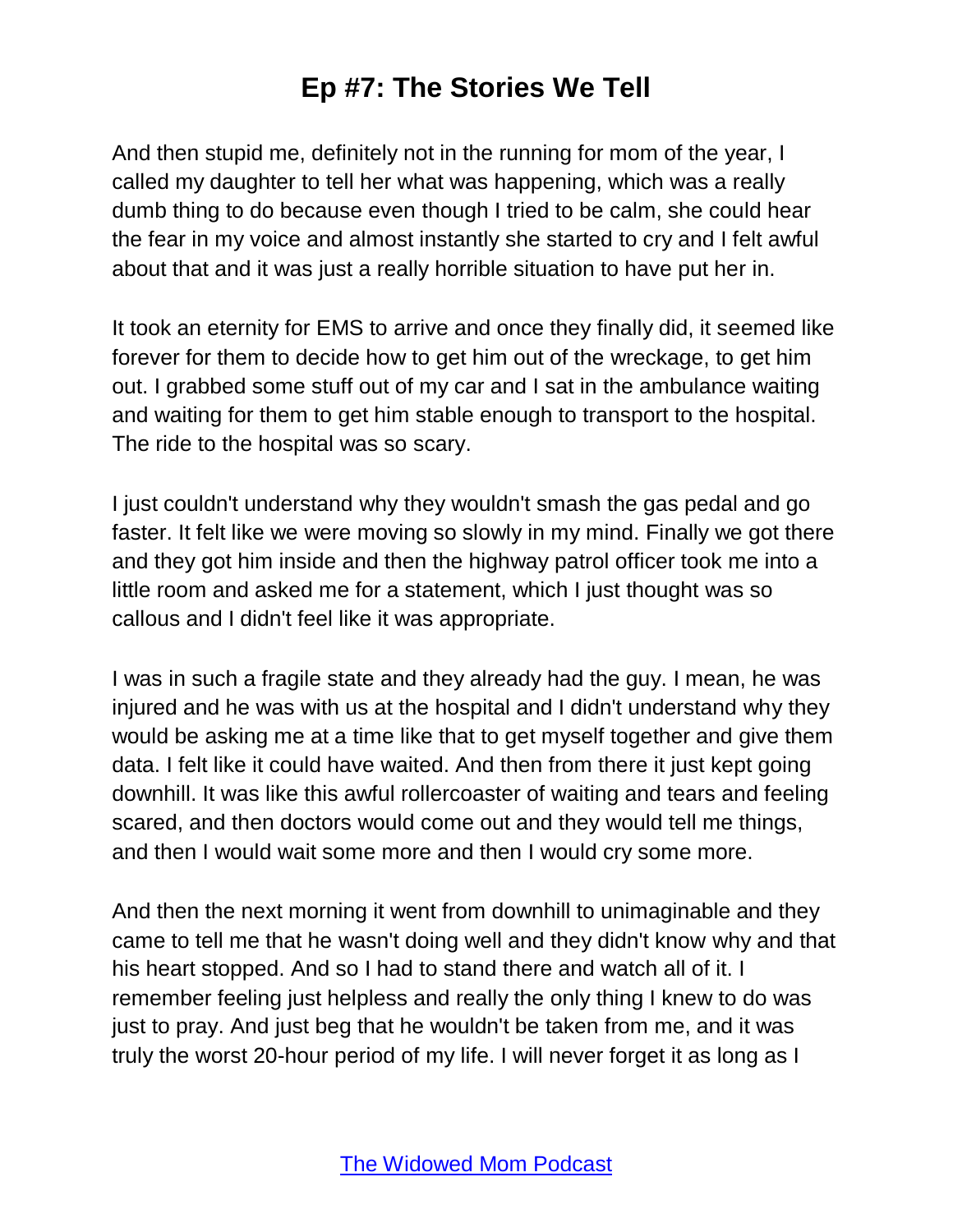live. I lost the love of my life in the most unfair way possible, and then I had to go home and tell my kids.

Okay, so that was one version of the story, and now I'm going to tell it again and this time I'm going to tell it in the most factual way possible. So I'm not going to use opinions, I'm not going to be subjective. I'm just going to stick to the facts.

We were on our way back from Heather's Camp, which is a camp for children who are blind or visually impaired, and it was Hugo's first year at the camp. We had a membership to triple AAA and I asked Hugo if we should call. He said he preferred to change the tire himself so that we could get done faster.

So he was getting the tire out of my trunk, standing in between the two cars, and I was standing beside our cars on the highway texting my daughter to tell her we'd be late. Someone driving a car crashed into the back of my husband's car and I heard the noise and I looked up. I called 911, I asked people where we were on the highway, and then I told the 911 operator.

Then I called my mom. It took eight minutes for EMS to arrive. They assessed the situation, got Hugo out of the wreckage and into the ambulance, I got some of my belongings from the car. On the way to the hospital I called family, Hugo's first wife, my pastor, and Hugo's boss. When we got to the hospital, I gave a statement to the highway patrol person.

The doctors came in several times and gave us updates about what was happening. The next morning they told me Hugo wasn't doing well and that they didn't know why, and then his heart stopped. I stood with my father, my stepson and my pastor, and watched from outside the room as they worked on him. At 12:07 they pronounced him dead. The doctors came in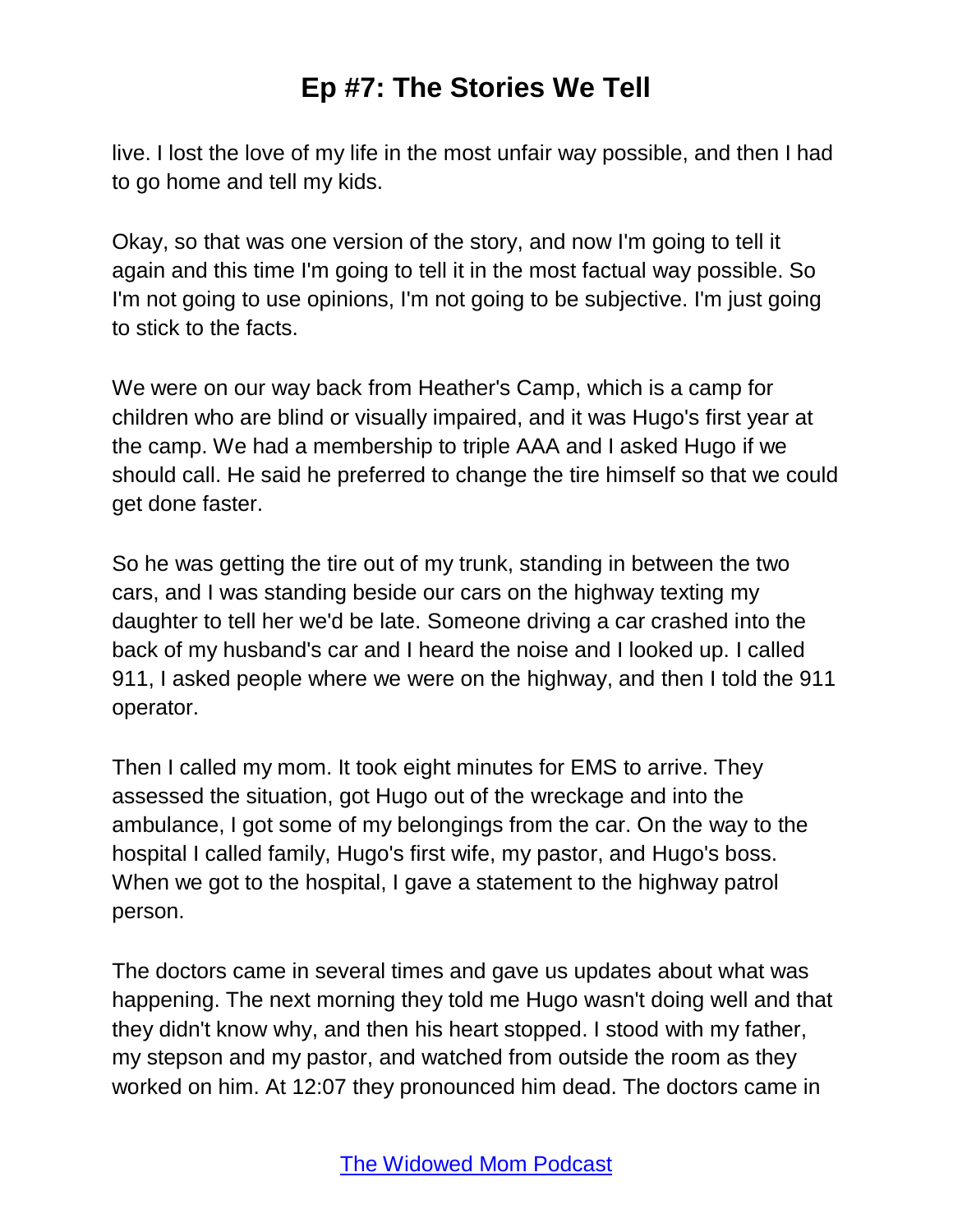later and told me what happened and then I left the hospital and went home and told my children what had happened.

Very different versions of the story, yes. The first interpretation, the factual version, and the third version that I'm going to tell you, and this is the version that I have chosen to tell myself and that I'm choosing to tell you. The facts are the same in all three versions. They are factually the same story. But I want you to listen to the difference in the third story and see how you can use this in your life and in the stories that you tell. So here we go.

We were coming back from Heather's Camp, which is a camp for kids who are blind or visually impaired. It's such a passion for me and it was so amazing to have Hugo there. It was his first year at camp. He absolutely loved it. He loved it so much in fact that later, the camp made an award in his honor for the first year counselor of the year award, and then later the company that we worked for even created a memorial scholarship in his name to the camp.

So I was so grateful that he got to experience Heather's Camp as a volunteer that year. And we were driving back, I had a flat tire, and I could tell that the tire went flat. I pulled over to what I thought was the safest place I could find and I turned my hazard lights on before I got out of the car.

We talked briefly about AAA and even though we had a membership he said, "Baby, no, I just want to get home and I just want to cuddle you and drink some wine and see Sadie, our dog, and talk about the weekend. It'll take forever for AAA to get here so it's no problem. I'll change the tire. It's no big deal."

And one of the reasons I loved him so much was because he was so independent and so stubborn and just capable of doing those types of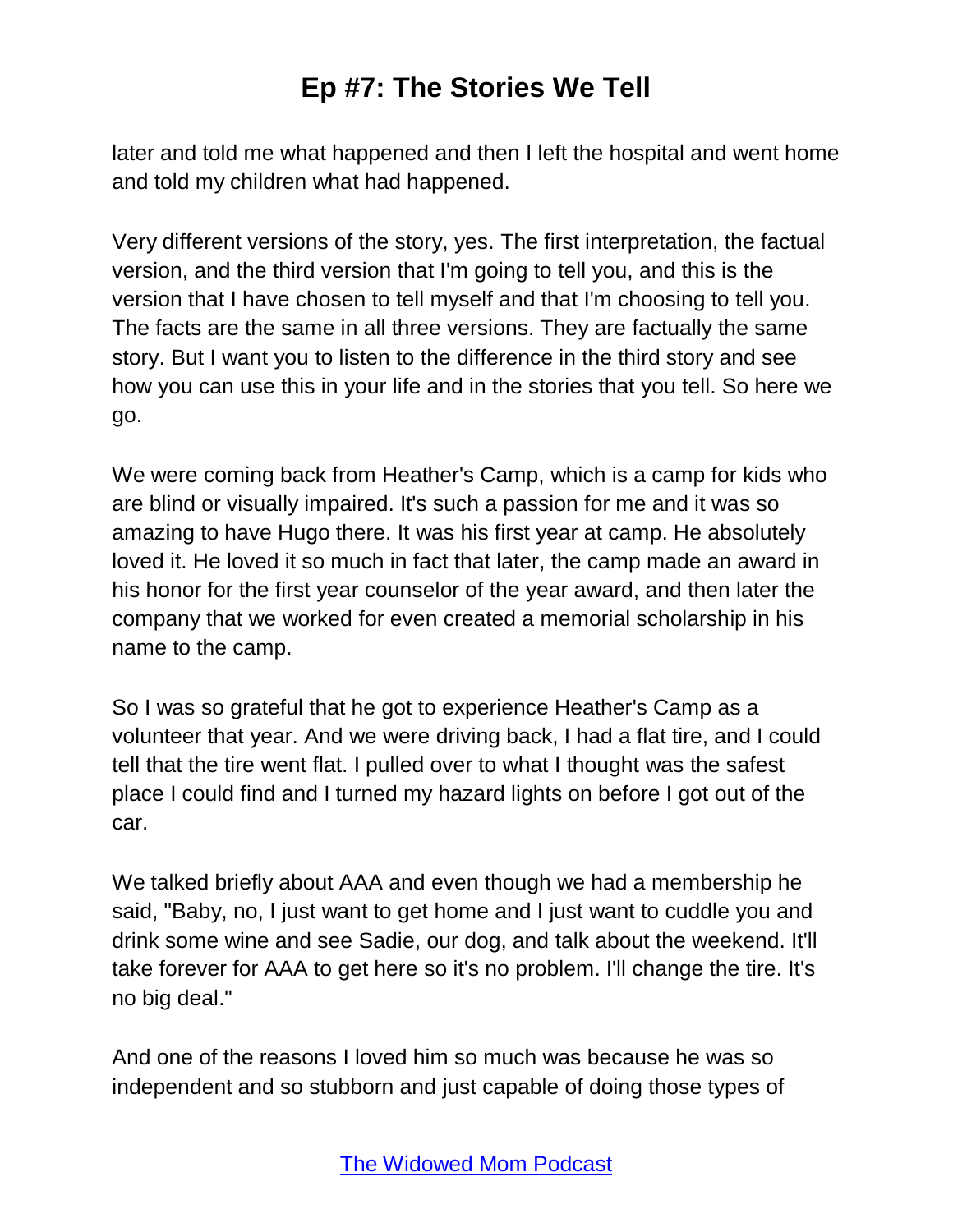things on his own. So he started to get the tire out of the trunk. Fortunately, my daughter who was on the trip with us had ridden the bus, and so she wasn't actually there with us in the cars.

So she had ridden the bus, so I was going to text her and I had walked to the side of the road, safely away from the highway to text her when the accident happened. I had the wherewithal to call 911 immediately. I knew even before going to him that the best thing I could do was to call for help because I knew he was going to need immediate help.

And so that's the first thing I did, and as scared as I was, I was able to make that call even with my hands shaking. I knew the highway I was on and I had some people around me help me figure out where I was so that I could give instructions to the 911 operator. We were close enough to the city thankfully because we had been quite a ways away, a couple of hours away.

We were close enough to the city that it only took EMS eight minutes to get there. And one of the women who stopped at the accident, she was so wonderful. She told me she was a nurse and she took Hugo's pulse and she told me he was still breathing and he had a heartbeat. And she was such a gift in helping me try to stay as calm as I possibly could.

I called my mom, I told her what happened so she could come to the hospital, and then I called my daughter. And when I recognized that my daughter was upset, I asked her to hand the phone to my friend Melanie, who I knew was with her and I explained what had happened to Melanie, who thank goodness, helped calm down my daughter.

And Melanie and so many of my other friends rallied around me, not only that day but in the weeks and in the months to come. I don't know that I'll ever be able to repay them but I am certainly blessed beyond measure to have the amazing group of friends and sorority sisters that I have. I don't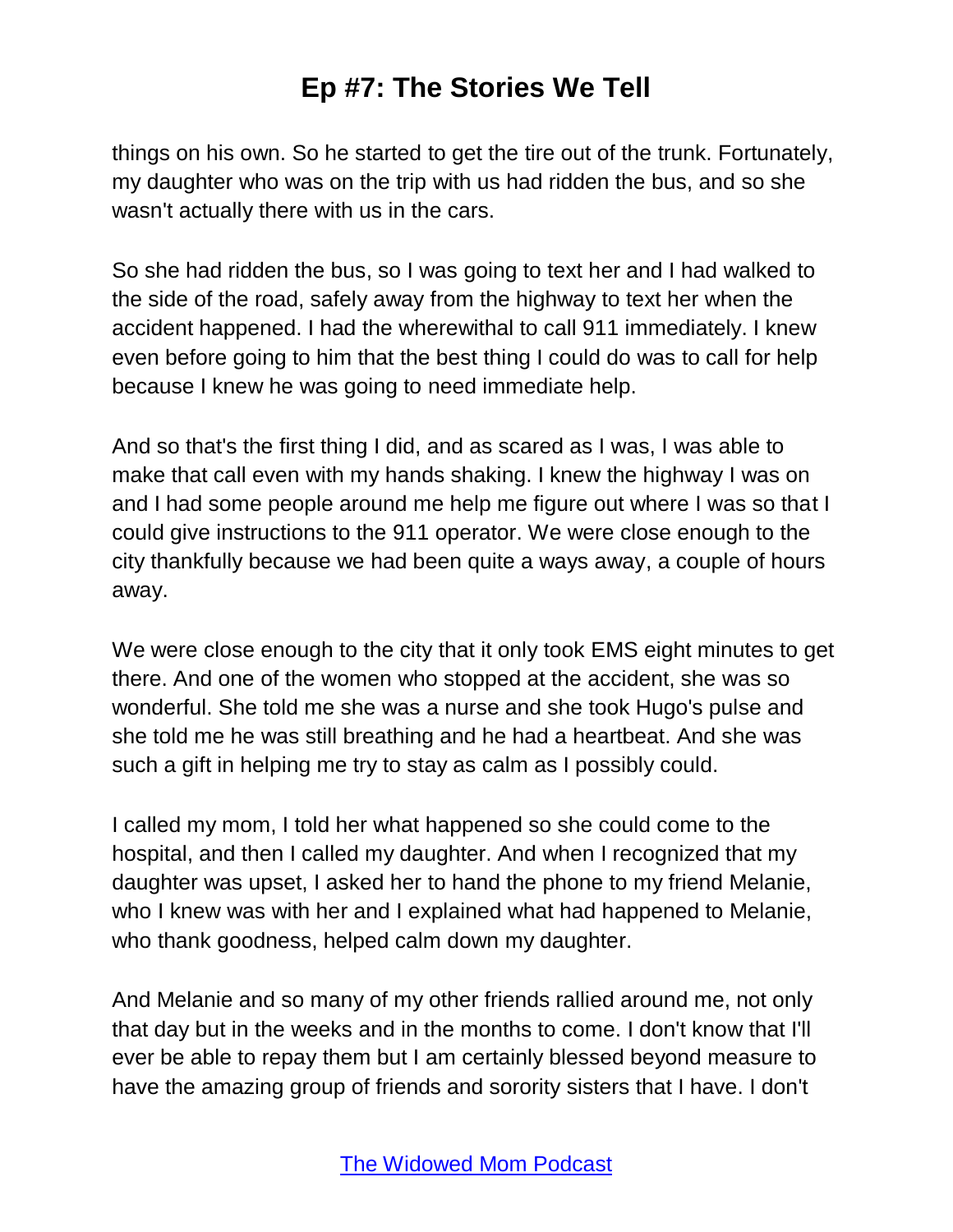really know how, but I almost feel like someone was guiding me that day because I was really able to think clearly enough in the moment in all of that chaos to get back in the car, to get my insurance information, to get my bag, my purse, my wallet, my phone charger, all the things I would need at the hospital I was able to get them.

And I got in the ambulance and they were working very hard to stabilize him quickly so that we could get on the road. Fortunately it was a highway almost the entire trip to the hospital was a highway and there was almost no traffic so the drive was much faster than it could have been.

The ambulance driver was very kind. He removed his charger so I could charge my phone and while we were on the way to the hospital, I was thinking clearly enough that I made some important phone calls. I called my family and I called Hugo's first wife and my pastor and Hugo's boss and people that I thought would need to know immediately what happened or would want to know.

Then when we arrived at the hospital, the highway patrol officer in the lobby introduced himself and I found out that he was the cousin of a good friend of mine and sorority sister who was also at Heather's Camp with me that weekend. And she arrived at the hospital not long after, so it was nice to have it be someone that I knew or at least was related to someone that I knew.

I found comfort in that and even during such a stressful time, I was strong enough to give a solid statement and to recall details that the officer told me would be helpful. The doctors in the hospital were incredibly kind and caring. They came out regularly to tell me what was going on and give me updates. Several of my family members are health professionals and it seemed like these doctors were well known.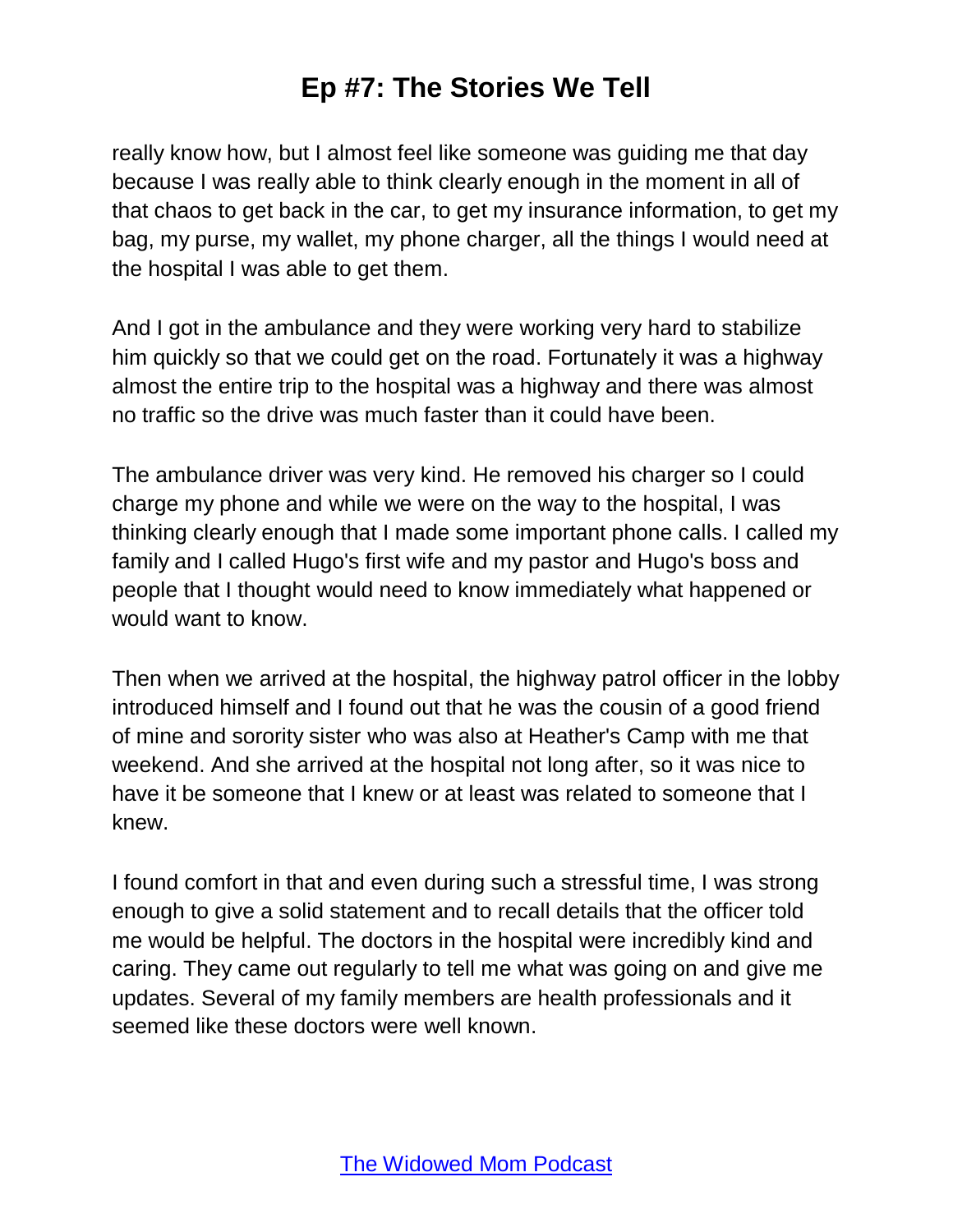I was told several times that if they could handpick someone to take care of someone that they loved, that these would be the doctors that they would pick, and so I felt grateful to know that I was in good hands. And when they came to tell me that he wasn't doing well and they were trying to save him, I was so grateful that my dad was there holding me up, that my pastor Tim, who had married Hugo and I was standing on the other side of me, that my stepson Lance was right there.

And after it was all over, they came, the whole staff came and talked to all of us. It was very emotional. We all hugged, and I will never forget how kind the staff were in the hospital. I was so grateful to have my family and friends all there to support me, people from work, everyone came to the hospital and then my parents came home with me so that I didn't have to tell my children alone.

I truly have a village of people who love me and while I would never wish this type of experience on anyone, I really am proud of myself and how I handled it. It was hard and I have risen to the occasion, and I have become stronger and more resilient as a result of it, and now I get to use this information and my own personal experience to help other widows who are maybe in similar situations or struggling with the same types of things that I did.

Okay, there were all three stories. Last one honestly is a little bit emotional for me to tell, but can you tell the difference between the three stories that I told? They're all true. What are the stories that you are telling? That first story, I can find the truth in all of those things that I said. I can find the truth in all of the would've, should've, could've's, that I should have pulled up further down the road, that I upset my daughter, that I was hysterical. All of it. I can find the truth in it.

But it doesn't take me anywhere productive. I can find the truth in all the things that were upsetting to me and losing the love of my life and losing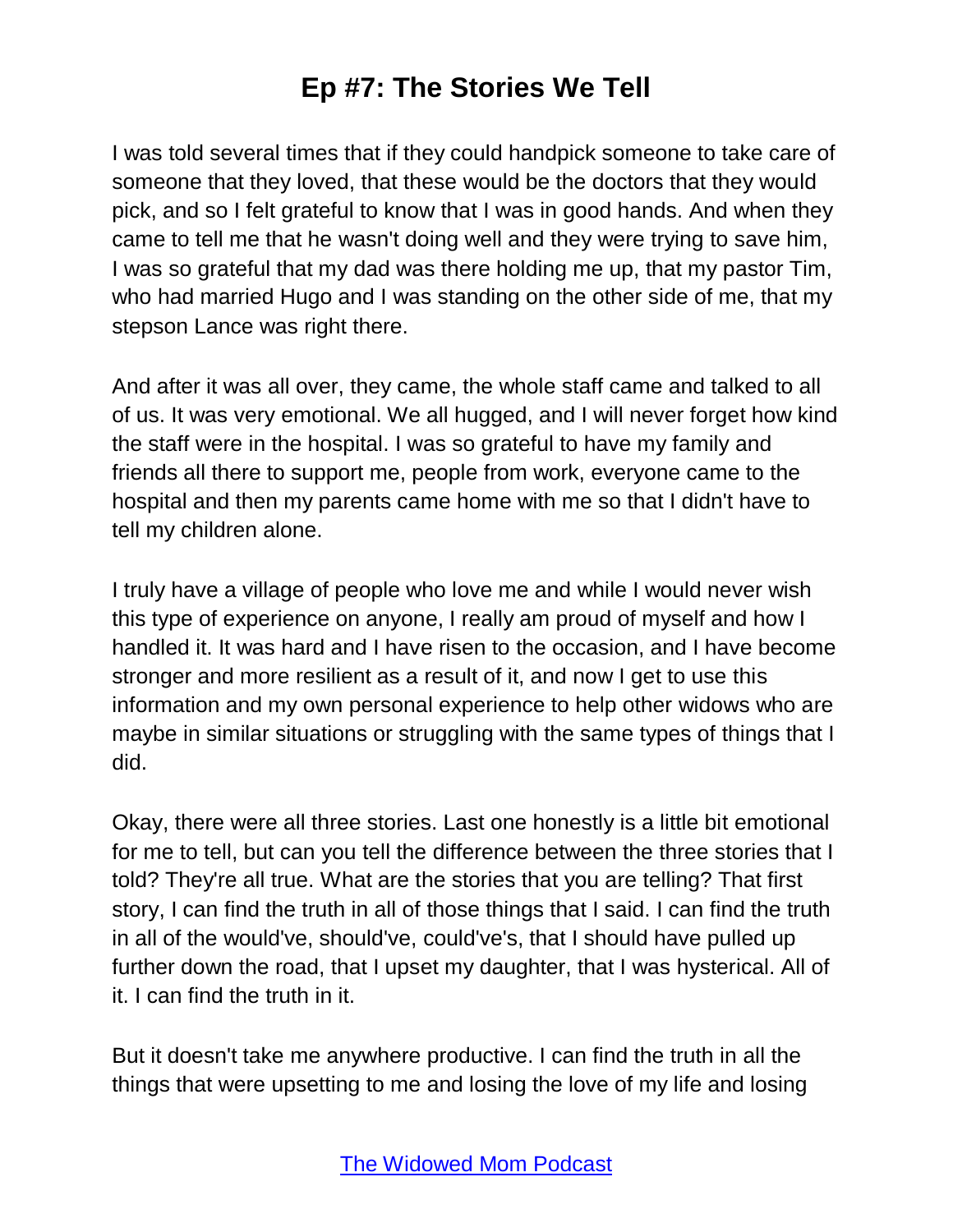him in such an unfair way. That all feels very true to me, but it really doesn't serve me. It doesn't help me. Doesn't create anything empowering. It just keeps me stuck in feeling helpless and victimized and wronged.

And that second version, I stripped out all of the opinion and I just told you the facts because I wanted you to see where the interpretation was. I wanted you to see how my thoughts were making that story challenging for me. How my thoughts about something that's not even happening now were still creating suffering for me.

So you heard the version with just the facts, then I told you the version that I've chosen to tell. All of it is true in all three stories. But that version, that's the strengthening version. That's the version where I give myself credit. That's the version where I show myself grace and compassion. That's the version where I find the truth of what I have to be grateful for. That's the version I want to remember.

So I have a feeling that there might be some stories that are coming to your mind as you have listened to me tell this story. It might not be the story of your husband's passing. That's not what I'm getting at. I want you to think bigger than that even. What are the stories that you're telling yourself about the facts of life that has happened? And are you telling stories that strengthen and empower you? Stories that are loving towards you?

Or are you beating yourself up? Are you putting yourself in the role of the victim? Are you feeling helpless? Are you feeling guilty or shameful? You get to decide, my friends, the stories that you will tell. You don't need permission from anybody. Your story will be grounded in fact, but facts aren't what caused the pain. Facts aren't what caused the suffering. It's the interpretation that serves us or doesn't.

So I want you to think about it so that you can choose it wisely and tell stories in a way that serve what it is you want to create more of going